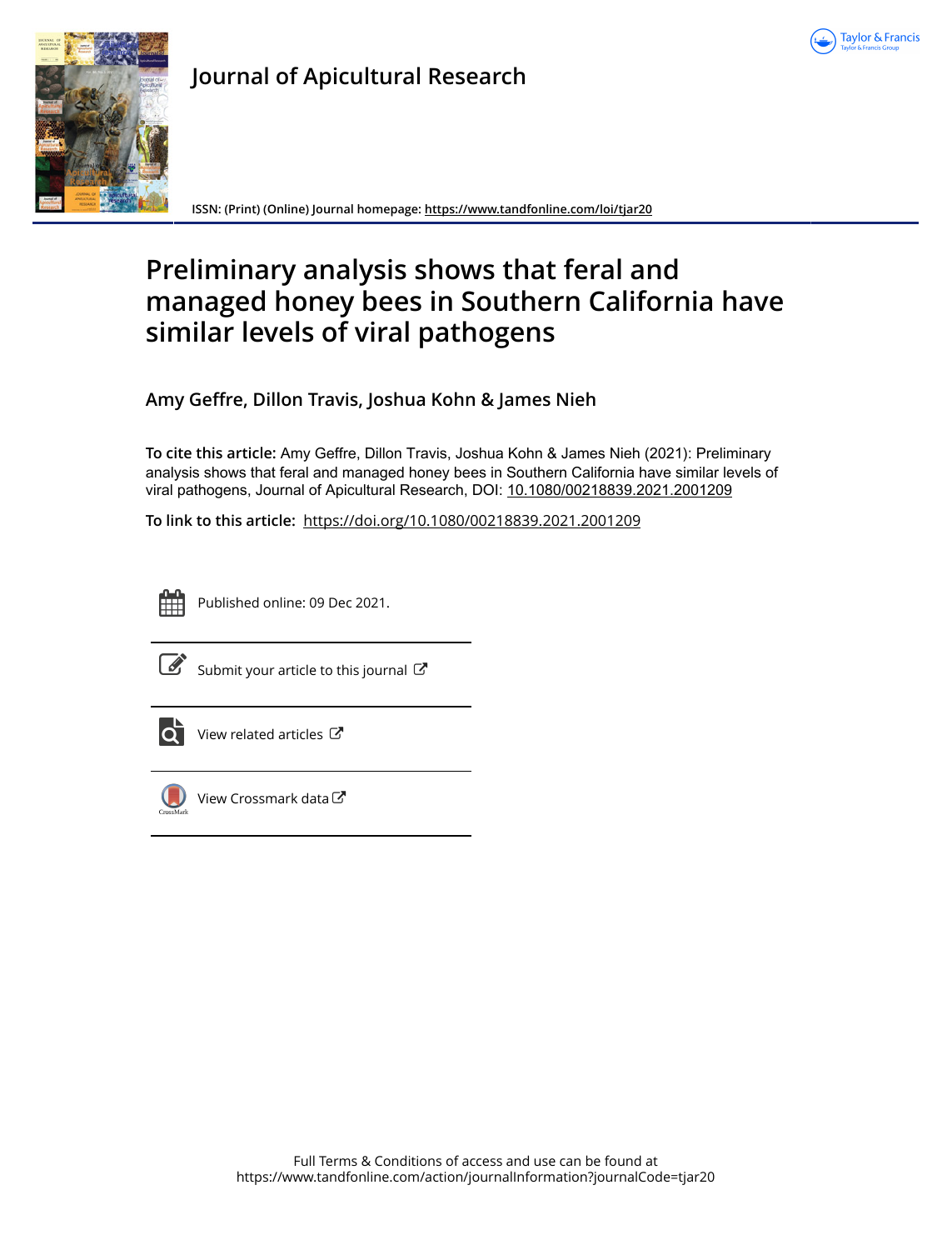## <span id="page-1-0"></span>NOTES AND COMMENTS



Check for updates

## Preliminary analysis shows that feral and managed honey bees in Southern California have similar levels of viral pathogens

## Amy Geffre **D**[,](http://orcid.org/0000-0001-8734-8058) Dillon Travis, Joshua Kohn and James Nieh

Division of Biological Sciences, Section of Ecology, Behavior, and Evolution, University of California San Diego, La Jolla, CA, USA

#### ABTRACT

Bees provide critical pollination services but are threatened by multiple stressors, including viral pathogens. The role of feral honey bees (FHB) in spreading viral pathogens is of increasing interest. We provide preliminary evidence that FHB colonies may act as persistant reservoirs of acute bee paralysis virus (ABPV), black queen cell virus (BQCV), and deformed wing virus (DWV) in southern California. Additionally, though FHB are not treated for diseases or parasites, they harbor similar pathogen loads to managed honey bees (MHB), emphasizing the need for future studies describing how FHB mitigate viral pathogen stress.

## ARTICLE HISTORY

Received 18 May 2021 Accepted 28 September 2021

#### **KEYWORDS** Feral honey bees; deformed

wing virus; acute bee paralysis virus; black queen cell virus; pollinator community

MHB face mounting pathogen stress (Meixner & Le Conte, [2016\)](#page-3-0). To reduce infection, MHB colonies require intensive treatments, particularly to diminish the prevalence of mite-vectored viral pathogens. However, FHB are highly successful throughout southern California without human intervention, suggesting an increased capacity to mitigate pathogen stress. Here we take a key first step to understanding the connections between honey bee-associated viruses (HBAV) in FHB and MHB in southern California by quantifying the abundance of common viral pathogens: deformed wing virus (DWV), black queen cell virus (BQCV), and acute bee paralysis virus (ABPV) among MHB and FHB throughout a year.

We collected foragers from the entrances of 3 FHB and 3 MHB colonies from San Diego and Riverside counties during September, October, November of 2019, and April, June, July, and August of 2020. MHB colonies were managed according to Honey Bee Health Coalition best practices (Honey Bee Health Coalition, [2019\)](#page-3-0). We only sampled FHB by regular observation to have occupied a nesting site for at least a year by regular observation. Colonies were located at least 8 km apart to minimize forager overlap. Bees from each colony were collected into a single 15 mL centrifuge tube, euthanized on dry ice, and stored at  $-70$  F. To avoid contamination between sites, we used disposable gloves while collecting, and disinfected nets with 10% bleach between sites. All MHB were sampled with the permission of apiary owners. FHB colonies were all on public land.

Total RNA was extracted from whole individual bees using TRIzol™ Reagent (Life Technologies). The absolute number of viral genome equivalents (VGE) was determined via one-step qRT-PCR (iTaq™ Universal SYBR® Green One-Step; CFX Maestro platform (BioRad)), using the protocol and USR standard curve described in Carrillo-Tripp et al. [\(2016\)](#page-3-0). Viral titers for sites and bee types were compared via repeated-measures general linear model in RStudio (R Core Team, [2019;](#page-3-0) RStudio Team, [2020](#page-3-0)), using the lme4 (Bates et al., [2015\)](#page-3-0), and lmerTest (Kuznetsova et al., [2017\)](#page-3-0) packages. Bee type and date of the collection were fixed effects. The site was a random effect. To improve model fit, we log-transformed VGE. Figures were produced using ggplot2 (Wickham, [2016\)](#page-3-0). Data and analysis code are available via Zenodo.

Average viral titers in our colonies fluctuated over the collection dates ([Table 1](#page-2-0)), as is typical (Antúnez et al., [2015\)](#page-3-0), except ABPV, which was present only in low titers, often below the level assumed to represent true infection (Dolezal et al., [2016\)](#page-3-0). None of the measured viruses showed significantly different titers between FHB and MHB during any sampling period [\(Table 1,](#page-2-0) [Figure 1](#page-2-0)).

Similar levels of HBAV in FHB and MHB in southern California suggest that both bee types are sources of HBAV for the pollinator community. Additionally, since FHB do not rely on management to mitigate pathogen stress, they may have means to combat viral stressors that MHB do not. In Pennsylvania, Hinshaw et al. [\(2021\)](#page-3-0) also found similar, and occasionally higher, HBAV levels in FHB. The fact that FHB across North America appear to be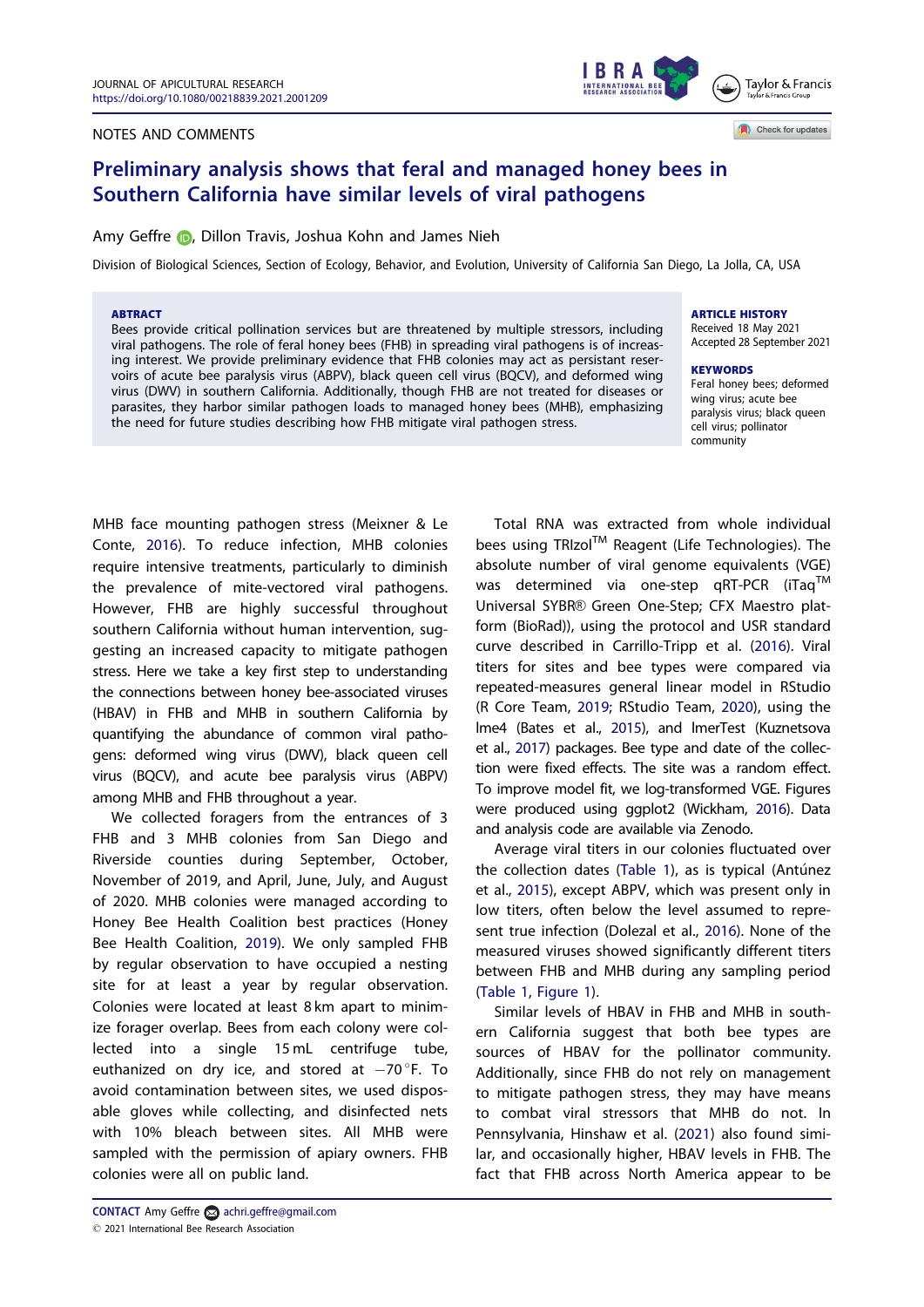<span id="page-2-0"></span>Table 1. Repeated measures regression of viral titers in FHB and MHB.

| <b>ABPV</b> | Effect Size Estimate $(\beta)$ | <b>Standard Error</b> | DF      | t-value  | p-value    |
|-------------|--------------------------------|-----------------------|---------|----------|------------|
| Intercept   | 24.120                         | 12.980                | 248,400 | 1.858    | 0.064      |
| Bee Type    | $-20.230$                      | 18.250                | 248,400 | $-1.108$ | 0.269      |
| Date        | $-0.001$                       | 0.001                 | 248,400 | $-1.654$ | 0.099      |
| Type x Date | 0.001                          | 0.001                 | 248.300 | 1.114    | 0.267      |
| <b>BQCV</b> | Estimate $(\beta)$             | <b>Standard Error</b> | DF      | t-value  | p-value    |
| Intercept   | $-22.840$                      | 10.010                | 248.500 | $-2.281$ | 0.023      |
| Bee Type    | 3.635                          | 14.070                | 248.500 | 0.258    | 0.796      |
| Date        | 0.002                          | 0.001                 | 248.100 | 2.773    | 0.006      |
| Type x Date | 0.000                          | 0.001                 | 248.100 | $-0.281$ | 0.779      |
| <b>DWV</b>  | Estimate $(\beta)$             | <b>Standard Error</b> | DF      | t-value  | $p$ -value |
| Intercept   | 44.250                         | 16.780                | 248,400 | 2.637    | 0.009      |
| Bee Type    | $-44.010$                      | 23.610                | 248,400 | $-1.864$ | 0.064      |
| Date        | $-0.002$                       | 0.001                 | 248,400 | $-2.326$ | 0.021      |
| Type x Date | 0.002                          | 0.001                 | 248.400 | 1.869    | 0.063      |

Model: log (Viral genome equivalents of target virus)  $\sim$  Bee type + Date + (Bee type  $\times$  Date) + (1|Site).



Figure 1. Infection intensity of feral (purple) and managed (green) honey bees. Error bars indicate standard deviations (n = 5 bees per colony, except for November, where  $n = 3$  bees per colony).

reservoirs of viruses harmful to MHB and other pollinators means they likely play important roles in the pathogen dynamics among pollinator communities (McMahon et al., [2015\)](#page-3-0).

In southern California, genomic admixture with A. mellifera scutellata (Cridland et al., [2018\)](#page-3-0) in FHB populations may play a role in mitigating pathogen stress, as suggested by Tarpy ([2003\)](#page-3-0), and Meixner et al. ([2010\)](#page-3-0). Behaviors often attributed to admixture with A.m. scutellata, including anti-Varroa hygienic and grooming behaviors, increased swarming frequency, smaller colony sizes, and heightened defensiveness (Carr et al., [2020](#page-3-0); Nganso et al., [2017](#page-3-0); Schneider et al., [2004](#page-3-0)), may help ward

off diseases. However, neither increased genetic diversity nor African ancestry appears necessary: increased diversity within South Carolinian FHB was correlated with immune response, though FHB showed lower genetic diversity than MHB (López-Uribe et al., [2017\)](#page-3-0). Behaviors associated with Africanization are found in FHB in the absence of A.m. scutellata ancestry (Locke, [2016](#page-3-0); Loftus et al., [2016;](#page-3-0) Seeley et al., [2015](#page-3-0)). This suggests that feralization itself may select for beneficial adaptations to mitigate disease. Thus, FHB may be both important sources of pathogens among pollinators, and potential resources for understanding pathogen mitigation in honey bees.